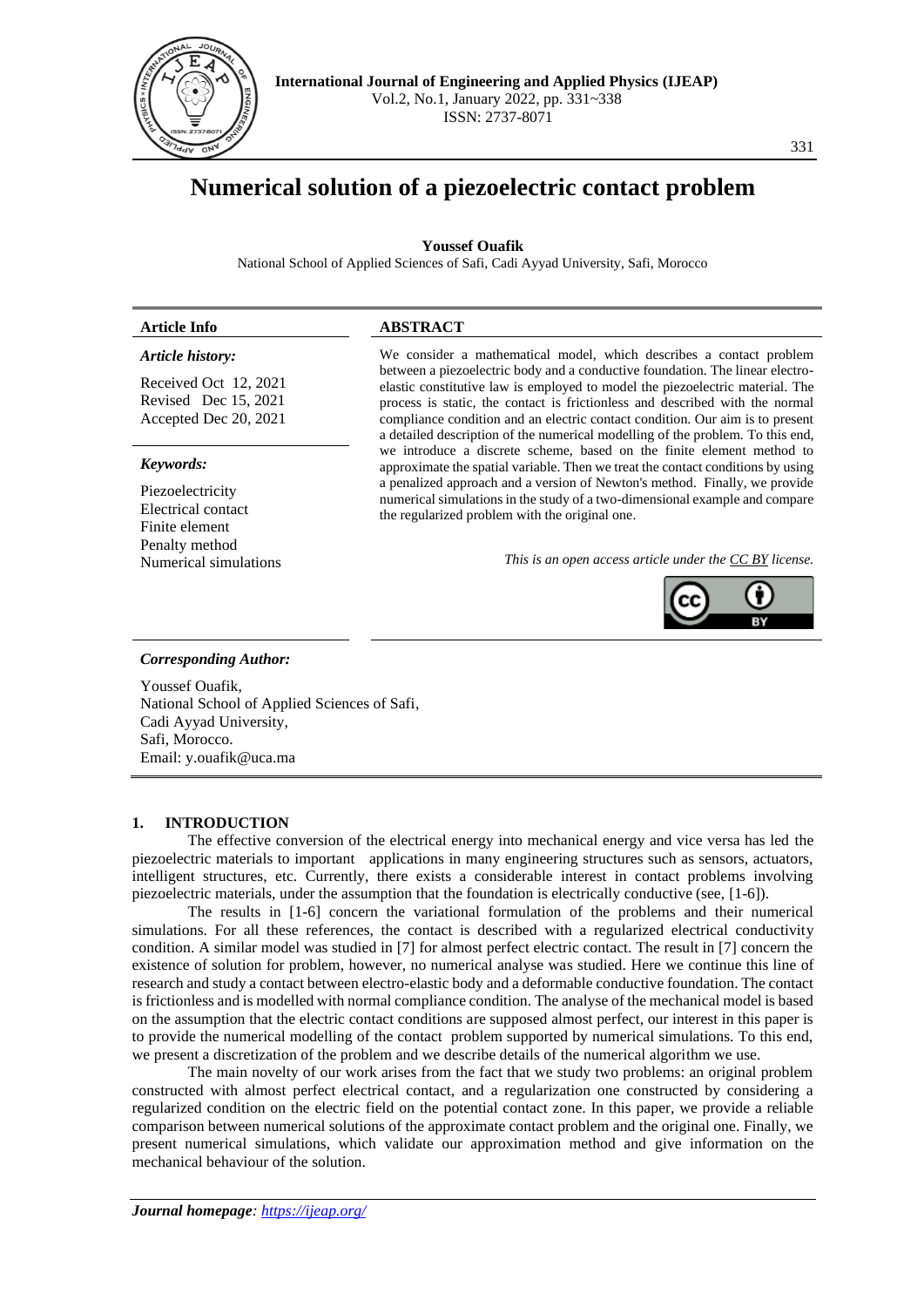The rest of paper is structured as follows. In Section 2 the piezoelectric contact problem is stated together with two variational formulations. A discrete scheme, based on the finite element, and the numerical algorithm used for solving the discrete problem are described in Section 3. In Section 4, we present numerical simulations in the study of a two-dimensional test problem. Finally, in Section 5 we present some conclusions and perspectives.

## **2. VARIATIONAL FORMULATION AND ITS REGULARISED**

The physical setting is the following. A piezoelectric body occupies a regular domain  $\Omega \subset \mathbb{R}^d$ ,  $d =$ 2, 3 with a smooth boundary  $\partial \Omega = \Gamma$ . We use boldface letters for vectors and tensors, such as the outward unit normal on  $\Gamma$ , denoted by  $\mathbf{v} = (v_i)$ . The body is submitted to the action of body forces of density  $\mathbf{f}_0$  and volume electric charges of density  $q_0$ . It is also submitted to mechanical and electric constraints on the boundary. To describe them, we consider a partition of  $\Gamma$  into three measurable parts  $\Gamma_D$ ,  $\Gamma_N$ ,  $\Gamma_C$ , on one hand, and a partition of  $\Gamma_D \cup \Gamma_N$  into two open parts  $\Gamma_a$  and  $\Gamma_b$ , on the other hand. We assume that  $meas\Gamma_D > 0$  and  $meas\Gamma_a > 0$ . The body is clamped on  $\Gamma_D$ ; therefore, the displacement field vanishes there. Moreover, we assume that a density of traction forces, denoted by  $f_N$ , acts on the boundary part  $\Gamma_N$ . We also assume that the electrical potential vanishes on  $\Gamma_a$  and a surface electric charge of density  $q_b$  is prescribed on  $\Gamma_b$ . In the reference configuration, the body is in contact over  $\Gamma_c$  with an electrically conductive foundation. We assume that its potential is maintained at  $\varphi_f$ . The contact is frictionless and described with the normal compliance condition. Here and everywhere in this paper  $i, j, k, l$  run from 1 to d, summation over repeated indices is implied and the index that follows a comma represents the partial derivative with respect to the corresponding component of the spatial variable, i.e.  $f_{i} = \frac{\partial f}{\partial x}$  $\frac{\partial f}{\partial x_i}$ .

We denote by  $\mathbf{u} = (u_i) \in \mathbb{R}^d$  the displacement vector, by  $\sigma = (\sigma_{ij}) \in S^d$  the stress tensor, by  $\varepsilon(\mathbf{u}) = (\varepsilon_{ij}(\mathbf{u})) \in S^d$  the linearized strain tensor, i.e.  $\varepsilon_{ij}(\mathbf{u}) = (u_{i,j} + u_{j,i})/2$ , by  $\mathbf{E}(\varphi) = -\nabla \varphi = -(\varphi_{i,j}) \in S^d$  $\mathbb{R}^d$  the electric vector field, where  $\varphi \in \mathbb{R}$  is the electric potential, and  $\mathbf{D} = (D_i) \in \mathbb{R}^d$  by the electric displacement filed. The notation  $S^d$  stands for the space of second order symmetric tensors on  $\mathbb{R}^d$ . The functions  $u \in \mathbb{R}^d$  and  $\varphi \in \mathbb{R}$  are the unknowns of the problem, and, for simplicity, we do not indicate the dependence the functions on the variable  $x \in \Omega \cup \Gamma$ .

The body is assumed to be electro-elastic and, therefore, we use the constitutive law

$$
\boldsymbol{\sigma} = \mathcal{F}\varepsilon(\boldsymbol{u}) - \mathcal{E}^T\boldsymbol{E}(\varphi) \quad in \ \Omega, \tag{1}
$$

$$
\mathbf{D} = \mathcal{E}\varepsilon(\mathbf{u}) + \beta \mathbf{E}(\varphi) \quad \text{in } \Omega. \tag{2}
$$

Here  $\mathcal{F} = (f_{ijkl})$ ,  $\mathcal{E} = (e_{ijk})$  and  $\beta = (\beta_{ij})$  are respectively, the elasticity, piezoelectric and permittivity tensors.  $\mathcal{E}^T$  is the transpose of  $\mathcal{E}$ . Also the tensors  $\mathcal{E}$  and  $\mathcal{E}^T$  satisfy the equality  $\mathcal{E}\boldsymbol{\sigma}\cdot\boldsymbol{v}=\boldsymbol{\sigma}\cdot\mathcal{E}^T\boldsymbol{\nu}\ \ \forall\ \boldsymbol{\sigma}\in\mathcal{S}^d$ ,  $v \in \mathbb{R}^d$ , and the components of the tensor  $\mathcal{E}^T$  are given by  $e_{ijk}^T = e_{kij}$ .

Since the process is assumed static, then the equation of stress equilibrium and the equation of the quasi-stationary electric field, respectively, given by

$$
Div \boldsymbol{\sigma} + \boldsymbol{f}_0 = \boldsymbol{0} \quad in \Omega,
$$
\n<sup>(3)</sup>

$$
div \mathbf{D} = q_0 \quad in \Omega. \tag{4}
$$

Here "  $Div$ " and "  $div$ " denote the divergence operators for tensor and vector valued functions, i.e.  $Div \sigma =$  $(\sigma_{i,j})$ , div **D** =  $(D_{i,j})$ .

We turn to describe the boundary conditions, so on the  $\Gamma_D \cup \Gamma_N$  portion of the boundary, we impose the following conditions

$$
u = 0 \quad on \Gamma_D,\tag{5}
$$

$$
\boldsymbol{\sigma} \boldsymbol{\nu} = \boldsymbol{f}_N \quad on \Gamma_N. \tag{6}
$$

The boundary conditions for the electric potential can be defined in the following forms: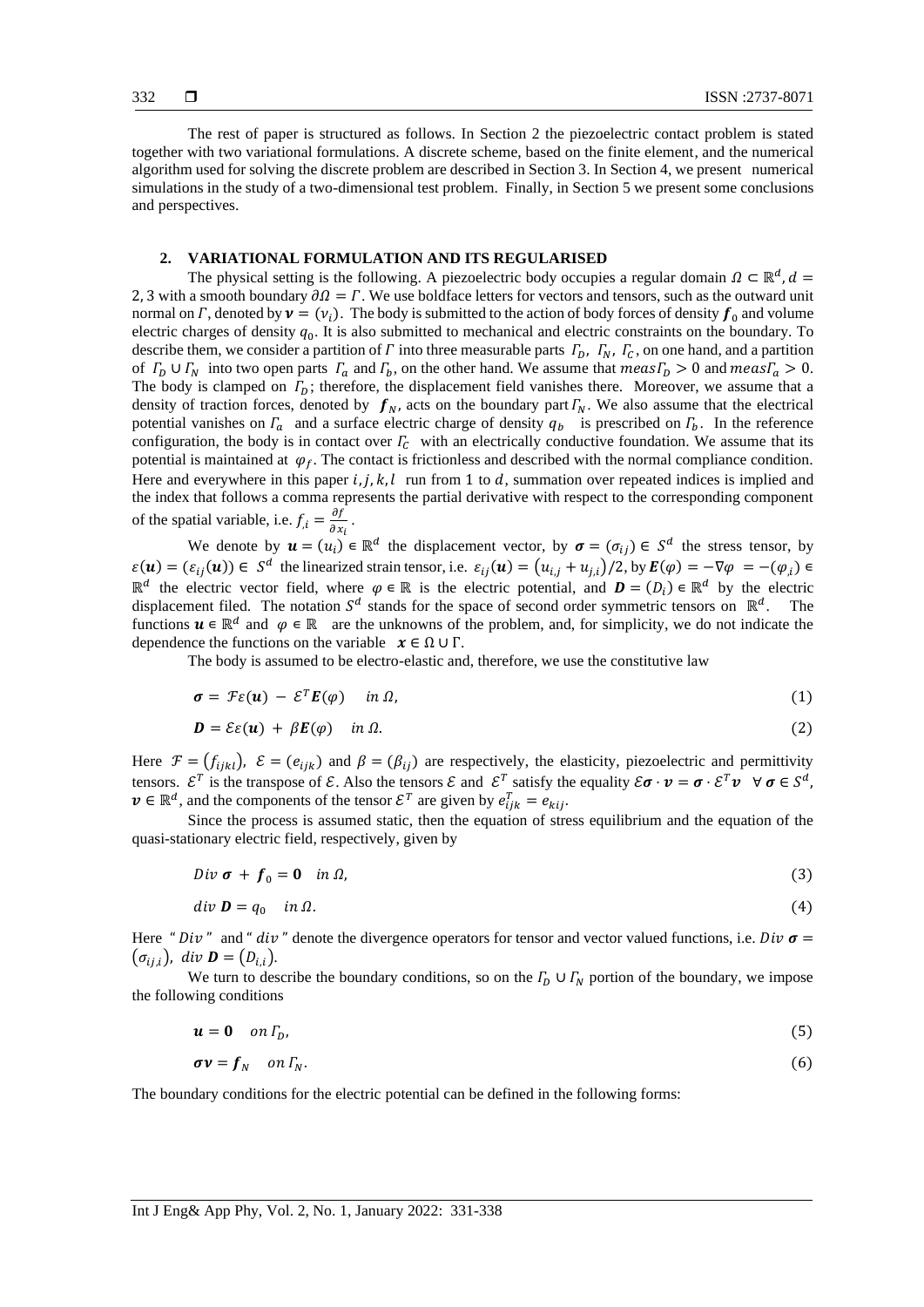$$
\varphi = 0 \quad on \Gamma_a,\tag{7}
$$

$$
\mathbf{D}.\,\mathbf{v} = q_b \quad on \,\Gamma_b. \tag{8}
$$

We now describe the electro-mechanical boundary conditions on the potential contact surface  $\Gamma_c$ . We assume that the normal displacement  $u_v = \mathbf{u} \cdot \mathbf{v}$ , the normal stress  $\sigma_v = \sigma_{ij} v_i v_j$  and the tangential stress  $\sigma_\tau = \sigma \mathbf{v}$  $\sigma_{\nu}$ **v** satisfy the condition of normal compliance without friction:

$$
\sigma_{\nu} = -c_{\nu}(u_{\nu} - g)_{+}, \quad \sigma_{\tau} = \mathbf{0} \quad \text{on } \Gamma_{\mathcal{C}}, \tag{9}
$$

where  $c_v$  is a positive constant, g is the gap between the body and the foundation and  $( \cdot )_+$  stands for the positive part so that  $(u_v - g)_+$  represents the penetration of the body into the foundation. Moreover, there may be electrical charges on the contact surface:

$$
\mathbf{D}.\,\mathbf{v} = k_e \chi_{[0,\infty)}(u_\nu - g)(\varphi - \varphi_f) \quad \text{on } \Gamma_c,
$$
\n<sup>(10)</sup>

where  $k_e > 0$  is the electrical conductivity coefficient and  $\chi_{[0,\infty)}(.)$  is the characteristic function of the interval  $[0, \infty)$ , that is

$$
\chi_{[0,\infty)}(r) = \begin{cases} 0, & r < 0, \\ 1, & r \ge 0. \end{cases}
$$
 (11)

Condition (10) describes perfect electrical contact, see [1].

We collect the above equations and conditions to obtain the following mathematical problem.

**Problem** P. Find a displacement field  $u \in \mathbb{R}^d$ , a stress field  $\sigma \in S^d$ , an electric potential  $\varphi \in \mathbb{R}$  and an electric displacement field  $\mathbf{D} \in \mathbb{R}^d$  such that

$$
\boldsymbol{\sigma} = \mathcal{F}\varepsilon(\boldsymbol{u}) - \mathcal{E}^T \boldsymbol{E}(\varphi) \quad in \ \Omega,
$$
\n(12)

$$
\mathbf{D} = \mathcal{E}\varepsilon(\mathbf{u}) + \beta \mathbf{E}(\varphi) \quad \text{in } \Omega,\tag{13}
$$

$$
Div \boldsymbol{\sigma} + \boldsymbol{f}_0 = \boldsymbol{0} \quad in \Omega, \tag{14}
$$

$$
div \mathbf{D} = q_0 \quad in \Omega, \tag{15}
$$

$$
\mathbf{u} = \mathbf{0} \quad on \Gamma_D,\tag{16}
$$

$$
\sigma \nu = f_N \quad \text{on } \Gamma_N,\tag{17}
$$

$$
\varphi = 0 \quad on \Gamma_a,\tag{18}
$$

$$
\mathbf{D}.\,\mathbf{v} = q_b \quad \text{on } \Gamma_b,\tag{19}
$$

$$
\sigma_{\nu} = -c_{\nu}(u_{\nu} - g)_{+}, \quad \sigma_{\tau} = 0 \quad on \Gamma_{C}, \tag{20}
$$

$$
\mathbf{D}.\,\mathbf{v} = k_e \chi_{[0,\infty)}(u_\nu - g)(\varphi - \varphi_f) \quad \text{on } \Gamma_c. \tag{21}
$$

We now turn to the variational formulation of Problem  $P$ , which is the starting point for the numerical modelling based on the finite element discretization. We denote in the sequel by " ." and ∥ . ∥ the inner product and the Euclidean norm on the spaces  $\mathbb{R}^d$  and  $S^d$ . We start by introducing the spaces  $H = L^2(\Omega, \mathbb{R}^d)$ ,  $\mathcal{K} =$  $L^2(\Omega, S^d)$ . The spaces H and K are Hilbert spaces equipped with the inner products  $(u, v)_H = \int_{\Omega} u \cdot v \, dx$  and  $({\boldsymbol{\sigma}}, {\boldsymbol{\tau}})_{\mathcal{K}} = \int_{\Omega} {\boldsymbol{\sigma}} \cdot {\boldsymbol{\tau}} dx$ , respectively. The associated norms in *H* and *K* are denoted by  $|| \cdot ||_H$  and  $|| \cdot ||_{\mathcal{K}}$ , respectively.

For the displacement and the electric potential fields, we introduce the spaces  $V = \{v \in H^1(\Omega, \mathbb{R}^d) ; v =$ **0** on  $\Gamma_D$ } and  $W = {\psi \in H^1(\Omega)}$ ;  $\psi = 0$  on  $\Gamma_a$ }. On V and W we consider the inner products and the corresponding norms given by

$$
(\boldsymbol{u},\boldsymbol{v})_V = (\varepsilon(\boldsymbol{u}),\varepsilon(\boldsymbol{v}))_{\mathcal{K}}, \quad ||\boldsymbol{v}||_V = ||\varepsilon(\boldsymbol{v})||_{\mathcal{K}} \text{ for all } \boldsymbol{u},\boldsymbol{v} \in V,
$$
 (22)

$$
(\varphi, \psi)_W = (\nabla \varphi, \nabla \psi)_H, \quad ||\psi||_W = ||\nabla \psi||_H \text{ for all } \varphi, \psi \in W. \tag{23}
$$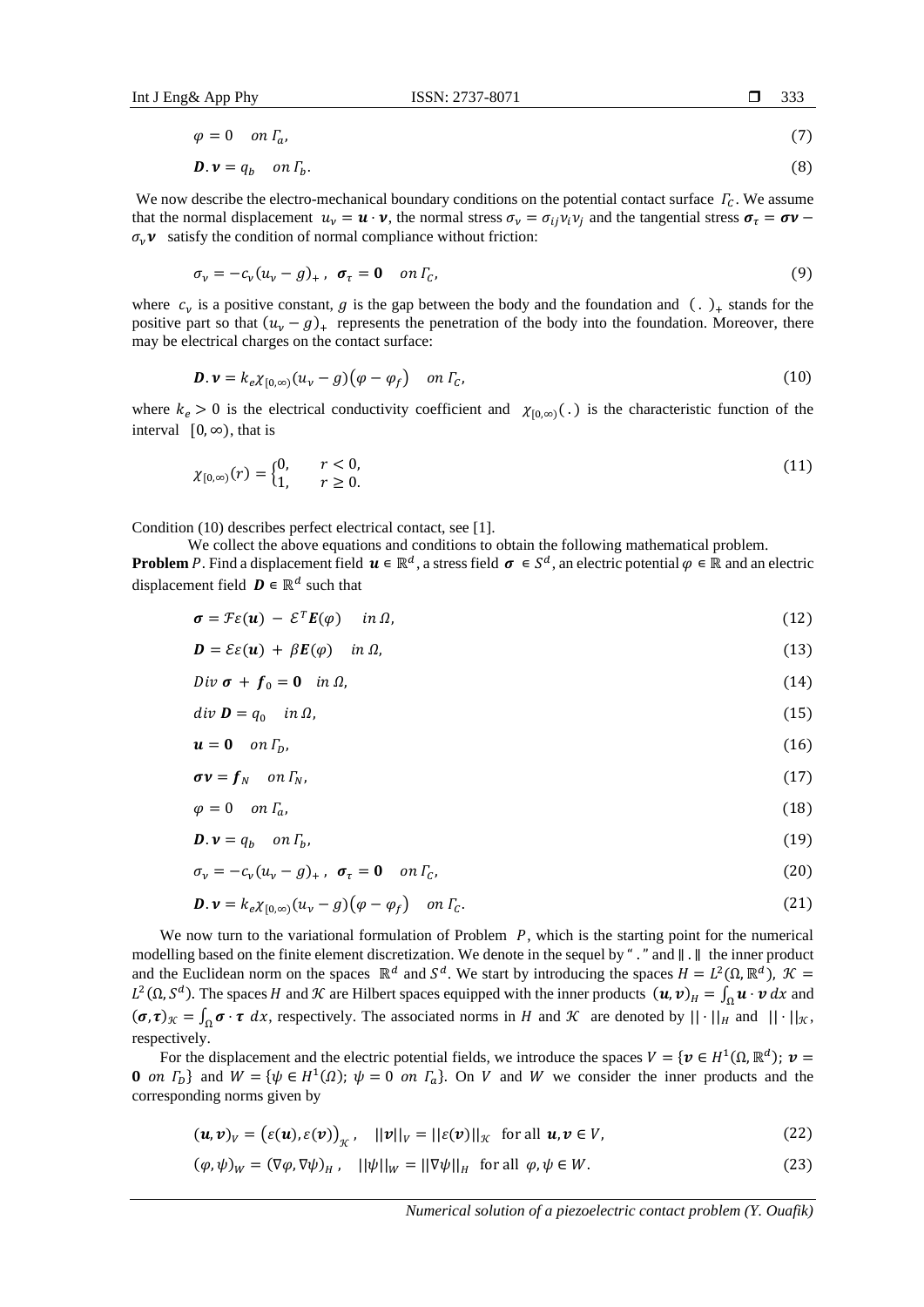Since  $meas(\Gamma_D) > 0$  and  $meas(\Gamma_a) > 0$  are positive, it follows from the Korn and the Friedrichs-Poincaré inequalities, respectively, that  $(V, || \cdot ||_V)$  and  $(W, || \cdot ||_W)$  are Hilbert spaces.

We consider the two mapping  $f \in V$  and  $q \in W$ , defined by

$$
(\boldsymbol{f}, \boldsymbol{w})_V = \int_{\Omega} \boldsymbol{f}_0 \cdot \boldsymbol{w} \, dx + \int_{\Gamma_N} \boldsymbol{f}_N \cdot \boldsymbol{w} \, da,\tag{24}
$$

$$
(q,\psi)_W = \int_{\Omega} q_0 \psi \, dx - \int_{\Gamma_b} q_b \psi \, da,\tag{25}
$$

for all  $w \in V$  and  $\psi \in W$ .

Then, the variational formulation of the contact problem  $P$  obtained by multiplying the equations with the relevant test functions and performing integration by part is as follows.

**Problem**  $P_V$ . Find a displacement field  $\mathbf{u} \in V$  and an electric potential  $\varphi \in W$  such that

$$
\big(\mathcal{F}\varepsilon(\boldsymbol{u}),\varepsilon(\boldsymbol{w})\big)_{\mathcal{K}} + \big(\mathcal{E}^T\nabla\varphi,\varepsilon(\boldsymbol{w})\big)_{\mathcal{K}} + \int_{\Gamma_C} c_v(u_v - g)_+ w_v \, da = (f,\boldsymbol{w})_v \quad \forall \, \boldsymbol{w} \in V,\tag{26}
$$

$$
(\beta \nabla \varphi, \nabla \psi)_H - (\mathcal{E} \varepsilon(\mathbf{u}), \nabla \psi)_H + \int_{\Gamma_C} k_e \chi_{[0,\infty)} (u_\nu - g)(\varphi - \varphi_f) \psi \, da = (q, \psi)_W \quad \forall \psi \in W. \tag{27}
$$

We consider the truncation of the function  $\chi_{[0,\infty)}$  noted  $\psi_{\delta}$  and it's defined by

$$
\psi_{\delta}(r) = \begin{cases}\n0 & \text{if } r < 0, \\
\frac{r}{\delta} & \text{if } 0 \le r \le \delta, \\
1 & \text{if } r > \delta.\n\end{cases}
$$
\n(28)

 $\delta$  is a small parameter which will tend to zero in the sequel.

Replacing  $\chi_{[0,\infty)}$  by the function  $\psi_{\delta}$  leads us to replacing  $\int_{\Gamma_C} k_e \chi_{[0,\infty)} (u_{\nu} - g)(\varphi - \varphi_f) \psi da$  in  $P_V$  by  $\int_{\Gamma_C} k_e \psi_\delta (u_\nu - g) (\varphi - \varphi_f) \psi da$  and we introduce now a regularized problem  $P_{V_\delta}$ . **Problem**  $P_{V_{\delta}}$ . Find a displacement field  $u_{\delta} \in V$  and an electric potential  $\varphi_{\delta} \in W$  such that

$$
\left(\mathcal{F}\varepsilon(\boldsymbol{u}_{\delta}),\varepsilon(\boldsymbol{w})\right)_{\mathcal{K}} + \left(\mathcal{E}^T\nabla\varphi_{\delta},\varepsilon(\boldsymbol{w})\right)_{\mathcal{K}} + \int_{\Gamma_C} c_{\nu}\big(u_{\delta_{\nu}} - g\big)_{+} w_{\nu} da = (\boldsymbol{f},\boldsymbol{w})_{\mathcal{V}} \quad \forall \ \boldsymbol{w} \in V,\tag{29}
$$

$$
(\beta \nabla \varphi_{\delta}, \nabla \psi)_{H} - (\mathcal{E} \varepsilon(\mathbf{u}_{\delta}), \nabla \psi)_{H} + \int_{\Gamma_{C}} k_{e} \psi_{\delta}(u_{\delta_{\nu}} - g)(\varphi_{\delta} - \varphi_{f}) \psi \, da = (q, \psi)_{W} \quad \forall \psi \in W. \tag{30}
$$

### **3. NUMERICAL APPROACH**

We now present a discrete approximation of Problems  $P_V$  and  $P_V$ <sub> $\delta$ </sub>. First, we consider two finite dimensional spaces  $V^h \subset V$  and  $W^h \subset W$  approximating the spaces V and W, respectively, in which  $h > 0$  denotes the spatial discretization parameter. In the numerical simulations presented in the next section,  $V^h$  and  $W^h$ consist of continuous and piecewise affine functions, that is,

$$
V^h = \left\{ \boldsymbol{w}^h \in \left[ C(\overline{\Omega}) \right]^d : \boldsymbol{w}^h \right\}_{T} \in [P_1(Tr)]^d \text{ } Tr \in T^h, \qquad \boldsymbol{w}^h = \boldsymbol{0} \text{ } on \text{ } \Gamma_b \right\}, \tag{31}
$$

$$
W^{h} = \left\{ \psi^{h} \in \left[ C(\overline{\Omega}) \right] ; \ \psi^{h} \right\}_{T} \in \left[ P_{1}(T r) \right] \ T r \in \ T^{h}, \qquad \psi^{h} = 0 \ \ on \ \Gamma_{a} \right\}, \tag{32}
$$

where  $\Omega$  is assumed to be a polygonal domain,  $T^h$  denotes a finite element triangulation of  $\overline{\Omega}$ , and  $P_1(Tr)$ represents the space of polynomials of global degree less or equal to one in  $Tr$ .

The discrete approximation of Problem  $P_V$  is the following.

**Problem**  $P_V^h$ . Find a discrete displacement  $u^h \in V^h$  and a discrete electric potential  $\varphi^h \in W^h$  such that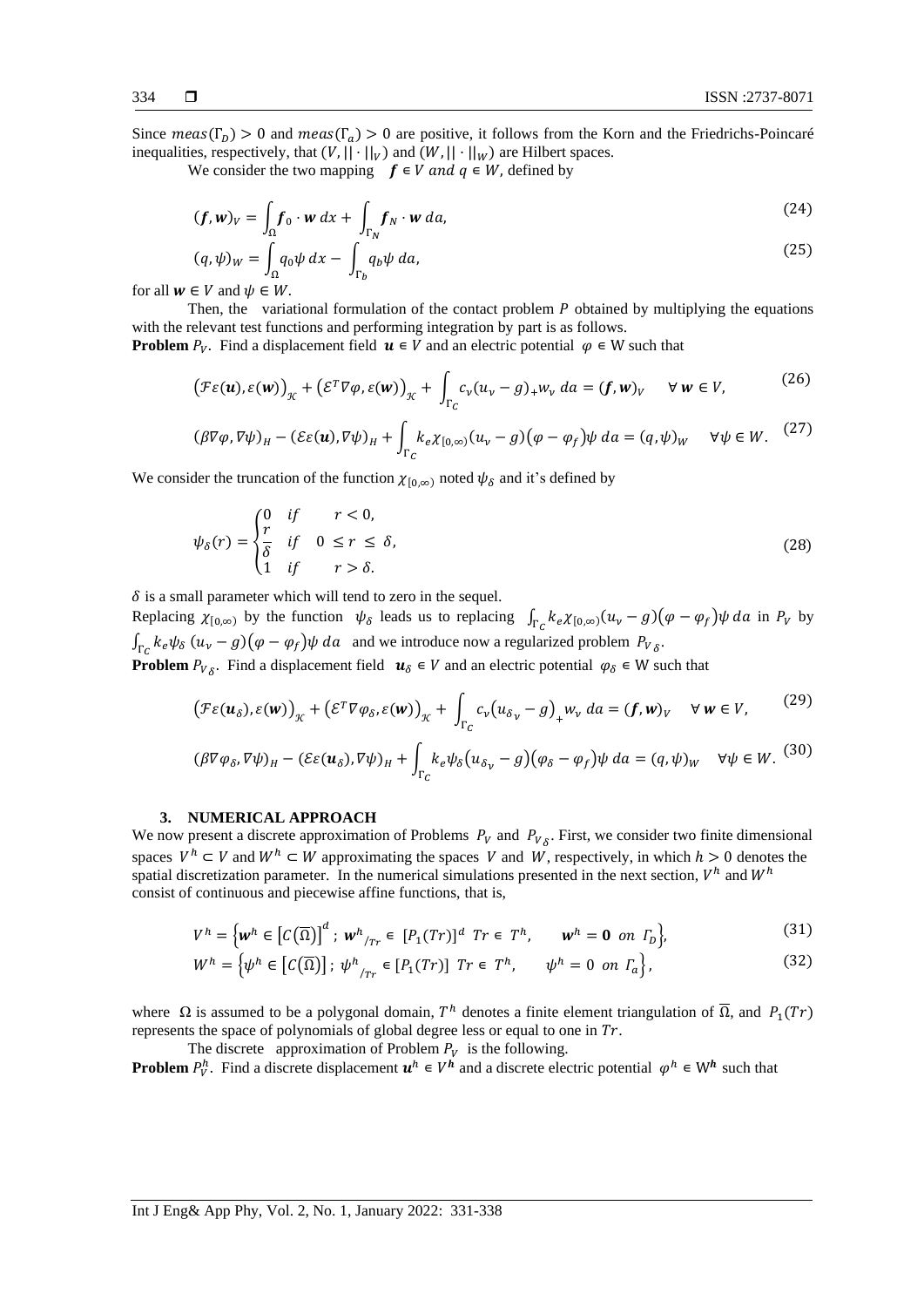$$
\left(\mathcal{F}\varepsilon(\boldsymbol{u}^h),\varepsilon(\boldsymbol{w}^h)\right)_{\mathcal{K}} + \left(\mathcal{E}^T\nabla\varphi^h,\varepsilon(\boldsymbol{w}^h)\right)_{\mathcal{K}} + \int_{\Gamma_C} c_v(u_v^h - g^h)_+ w_v^h \, da \tag{33}
$$

$$
= (f^h, w^h)_v \quad \forall w^h \in V^h,
$$
  

$$
(\beta \nabla \varphi^h, \nabla \psi^h)_H - (\mathcal{E}\varepsilon(u^h), \nabla \psi^h)_H + \int_{\Gamma_C} k_e \chi_{[0,\infty)} (u^h_v - g^h) (\varphi^h - \varphi^h_f) \psi^h \, da
$$
 (34)

$$
= (q^h, \psi^h)_W \quad \forall \psi^h \in W^h.
$$

In a similar way, the discrete version of the regularized Problem  $P_{V_{\delta}}$  can be formulated as follows. **Problem**  $P_V^h$  Find a discrete displacement  $u_\delta^h \in V^h$  and a discrete electric potential  $\varphi_\delta^h \in W^h$  such that

$$
\left(\mathcal{F}\varepsilon\left(\mathbf{u}_{\delta}^{h}\right),\varepsilon\left(\mathbf{w}^{h}\right)\right)_{\mathcal{K}} + \left(\mathcal{E}^{T}\nabla\varphi_{\delta}^{h},\varepsilon\left(\mathbf{w}^{h}\right)\right)_{\mathcal{K}} + \int_{\Gamma_{C}} c_{\nu}\left(u_{\delta_{\nu}}^{h}-g^{h}\right)_{+} w_{\nu}^{h} da
$$
\n
$$
= (f^{h}, w^{h})_{V} \quad \forall w^{h} \in V^{h},
$$
\n
$$
\left(\beta\nabla\varphi_{\delta}^{h}, \nabla\psi^{h}\right)_{H} - \left(\mathcal{E}\varepsilon\left(\mathbf{u}_{\delta}^{h}\right), \nabla\psi^{h}\right)_{H} + \int_{\Gamma_{C}} k_{e}\psi_{\delta}\left(u_{\delta_{\nu}}^{h}-g^{h}\right)\left(\varphi_{\delta}^{h}-\varphi_{f}^{h}\right)\psi^{h} da
$$
\n
$$
= (q^{h}, \psi^{h})_{W} \quad \forall \psi^{h} \in W^{h}.
$$
\n(36)

We now describe the numerical solution of the variational Problems  $P_V^h$  and  $P_V^h$ . The numerical treatment of the condition of normal compliance is based on the penalty approach (see [8-10] for more details). Let  $N_{tot}^h$  be the total number of nodes and denote by  $\alpha^i$ ,  $\beta^i$  the basis functions of the spaces  $V^h$  and  $W^h$ , respectively, for  $i = 1, ..., N_{tot}^h$ . Then, the expression of functions  $w^h \in V^h$  and  $\psi^h \in W^h$  is given by  $w^h =$  $\sum_{i=1}^{N_{tot}^{h}} \boldsymbol{w}^{i} \alpha^{i}$  $v_{i=1}^{h_{tot}^h}$   $w^i \alpha^i$ ,  $\psi^h = \sum_{i=1}^{N_{tot}^h} \psi^i \beta^i$  where  $w^i$  and  $\psi^i$  represent the values of the corresponding functions w and  $\psi$ at the *i*<sup>th</sup> node of the uniform triangulation of  $\Omega$ , denoted by  $T^h$ .

The penalized approach we use shows that the Problem  $P_V^h$  can be governed by the system of non-linear equations

$$
R(\mathbf{u},\varphi) = G(\mathbf{u},\varphi) + F(\mathbf{u},\varphi) = \mathbf{0},\tag{37}
$$

where the functions G and F are defined below. Here, the vectors  $u \in \mathbb{R}^{d \times N_{tot}^h}$  and  $\varphi \in \mathbb{R}^{N_{tot}^h}$  are defined by  $\mathbf{u} = {\mathbf{u}^i}_{i=1}^{N_{tot}^h}$  and  $\varphi = {\varphi^i}_{i=1}^{N_{tot}^h}$ , where  $\mathbf{u}^i$  and  $\varphi^i$  represent the value of the function  $\mathbf{u}^h$  and  $\varphi^h$  at the  $i^{th}$  nodes of  $T^h$ .

Next, the electro-elastic term  $G(u, \varphi) \in \mathbb{R}^{d \times N_{tot}^h} \times \mathbb{R}^{N_{tot}^h}$  is defined by

$$
(G(\mathbf{u}, \varphi) \cdot (\mathbf{w}, \psi))_{\mathbb{R}^{d \times N_{tot}^h} \times \mathbb{R}^{N_{tot}^h}} = (F\varepsilon(\mathbf{u}^h), \varepsilon(\mathbf{w}^h))_{\mathcal{H}} + (\varepsilon^T \nabla \varphi^h, \varepsilon(\mathbf{w}^h))_{\mathcal{H}} - (f^h, \mathbf{w}^h)_{V} + (\beta \nabla \varphi^h, \nabla \psi^h)_{H}
$$
  
-  $(\varepsilon \varepsilon(\mathbf{u}^h), \nabla \psi^h)_{H} - (q^h, \psi^h)_{W}$   

$$
\forall \mathbf{w} \in \mathbb{R}^{d \times N_{tot}^h}, \qquad \forall \psi \in \mathbb{R}^{N_{tot}^h}, \qquad \forall \mathbf{w}^h \in V^h, \qquad \forall \psi^h \in W^h.
$$
 (38)

Above, w and  $\psi$  represent the vectors of components  $w^i$  and  $\psi^i$ , for  $i = 1, ..., N_{tot}^h$  respectively. Finally, the electro-mechanical contact operator  $F(\mathbf{u}, \varphi) \in \mathbb{R}^{d \times N_{tot}^h} \times \mathbb{R}^{N_{tot}^h}$  is defined by

$$
(F(\mathbf{u},\varphi),(\mathbf{w},\psi))_{\mathbb{R}^{d\times N_{tot}^h\times \mathbb{R}^{N_{tot}^h}}}= \int_{\Gamma_C} c_{\nu} (u_{\nu}^h - g^h)_{+} w_{\nu}^h da + \int_{\Gamma_C} k_e \chi_{[0,\infty)} (u_{\nu}^h - g^h) (\varphi^h - \varphi_f^h) \psi^h da
$$
  

$$
\forall \mathbf{w} \in \mathbb{R}^{d\times N_{tot}^h}, \forall \psi \in \mathbb{R}^{N_{tot}^h}.
$$
 (39)

Note that, in the case of regularized Problem  $P_{V_\delta}^h$ , the contact operator  $F(\mathbf{u}, \varphi) \in \mathbb{R}^{d \times N_{tot}^h} \times \mathbb{R}^{N_{tot}^h}$  is given by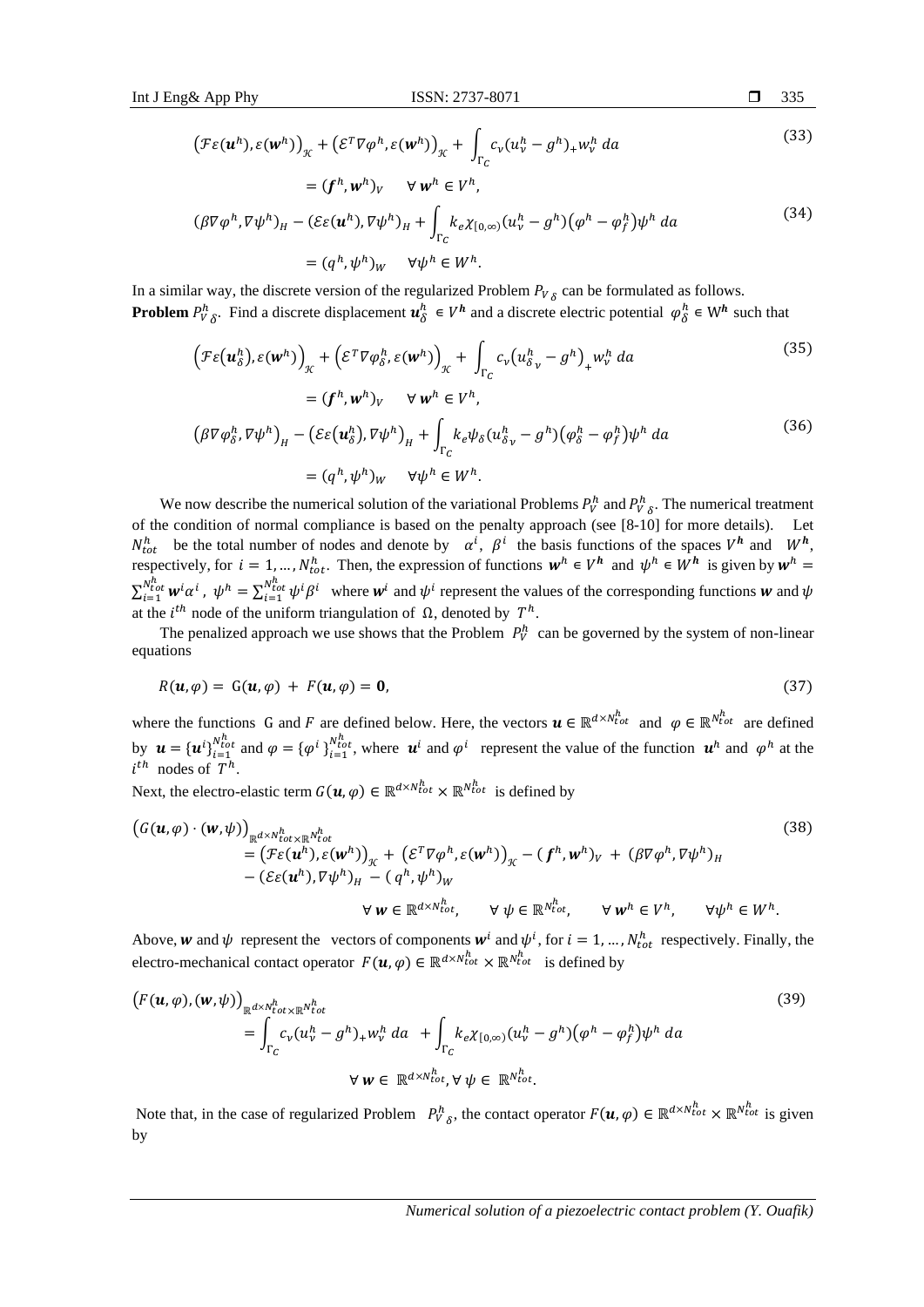(40)

$$
(F(\mathbf{u},\varphi),(\mathbf{w},\psi))_{\mathbb{R}^{d\times N_{tot}^h}\times\mathbb{R}^{N_{tot}^h}} = \int_{\Gamma_C} c_{\nu} (u_{\nu}^h - g^h)_{+} w_{\nu}^h da + \int_{\Gamma_C} k_e \psi_{\delta} (u_{\nu}^h - g^h) (\varphi^h - \varphi_f^h) \psi^h da
$$
  

$$
\forall \mathbf{w} \in \mathbb{R}^{d\times N_{tot}^h}, \forall \psi \in \mathbb{R}^{N_{tot}^h}.
$$

The solution of the non-linear system (37) is based on a linear iterative method similar to that used in the Newton method, which permits to treat simultaneously the two unknowns  $\boldsymbol{u}$  and  $\varphi$  and, for this reason, we use in what follows the notation  $\mathbf{x} = (\mathbf{u}, \varphi)$ . This Newton algorithm can be summarized by the following iteration process

$$
\mathbf{x}^{i+1} = \mathbf{x}^i - (K^i + T^i)^{-1} R(\mathbf{u}^i, \varphi^i), \tag{41}
$$

where  $\mathbf{x}^{i+1}$  denotes the pair  $(\mathbf{u}^{i+1}, \varphi^{i+1})$  and i represent the Newton iteration index;  $K^i = D_{\mathbf{u},\varphi} G(\mathbf{u}^i, \varphi^i)$ represents the elastic matrix and  $T^i = D_{u,\varphi} F(u^i, \varphi^i)$  is the contact tangent matrix; also,  $D_{u,\varphi} G$  and  $D_{u,\varphi} F$ denote the differentials of the functions G and F with respect to the variables  $u$  and  $\varphi$ . This leads us to solve the resulting linear system

$$
(Ki + Ti)\Delta xi = -R(ui, \varphii), \qquad (42)
$$

where  $\Delta \mathbf{x}^i = (\Delta \mathbf{u}^i, \Delta \varphi^i)$  with  $\Delta \mathbf{u}^i = \mathbf{u}^{i+1} - \mathbf{u}^i$  and  $\Delta \varphi^i = \varphi^{i+1} - \varphi^i$ .

Note that formulation (37) has been implemented in the open-source finite element library GetFEM++ (see [11]).

# **4. NUMERICAL SIMULATIONS**

For the numerical simulations, we consider the physical setting depicted in Figure 1. In this case, the body  $\Omega = (0, 3) \times (0, 1) \subset \mathbb{R}^2$  is clamped on  $\Gamma_D = \{0\} \times [0, 1] \cup \{3\} \times [0, 1] = \Gamma_D$ . Vertical tractions act on  $\Gamma_N = [0, 1] \times \{3\}$ , i.e.,  $f_N = (0, -60)N/m$  and the electric potential is free there (we choose  $\Gamma_N =$  $\Gamma_a$ ). The body is in contact with a conductive foundation on its lower boundary  $\Gamma_c = [0, 3] \times \{0\}$ . No volume forces and no electric charges are supposed to act in the body, i.e.  $f_0 = 0 N/m^2$ ,  $q_0 = 0 C/m^2$ and  $q_b = 0 \, \text{C/m}$ .

In the plane of deformations setting, the constitutive law in Equations (1) and (2) can be written by using a compressed matrix notation in place of the tensor notation as follows

|                                                                                                                                                                                                 |                    | $\begin{bmatrix} \sigma_{22} \\ \sigma_{23} \end{bmatrix}$ $\begin{bmatrix} f_{22} & f_{23} \\ \sigma_{23} & \sigma_{23} \end{bmatrix}$ |          |               |               |                                                                                                                                                                                                                        |
|-------------------------------------------------------------------------------------------------------------------------------------------------------------------------------------------------|--------------------|-----------------------------------------------------------------------------------------------------------------------------------------|----------|---------------|---------------|------------------------------------------------------------------------------------------------------------------------------------------------------------------------------------------------------------------------|
| $\begin{bmatrix} \sigma_{33} \\ \sigma_{33} \\ \sigma_{23} \\ D_2 \\ D_3 \end{bmatrix} = \begin{bmatrix} f_{23} & f_{33} \\ f_{23} & f_{33} \\ 0 & 0 \\ 0 & 0 \\ e_{32} & e_{33} \end{bmatrix}$ |                    |                                                                                                                                         |          |               |               |                                                                                                                                                                                                                        |
|                                                                                                                                                                                                 |                    |                                                                                                                                         | $f_{44}$ |               |               |                                                                                                                                                                                                                        |
|                                                                                                                                                                                                 |                    |                                                                                                                                         | $e_{24}$ | $-\beta_{22}$ |               |                                                                                                                                                                                                                        |
|                                                                                                                                                                                                 | $\mathsf{L}e_{32}$ |                                                                                                                                         |          | $e_{33}$ 0 0  | $-\beta_{33}$ | $\begin{bmatrix} 0 & e_{32} \\ 0 & e_{33} \\ e_{24} & 0 \\ \beta_{22} & 0 \\ 0 & -\beta_{33} \end{bmatrix} \begin{bmatrix} \varepsilon_{22} \\ \varepsilon_{33} \\ 2\varepsilon_{23} \\ -E_2 \\ -E_3 \end{bmatrix}\!.$ |

Here, we use as material the piezoelectric body whose constants are taken as [1]:

- Elastic [GPa]:  $f_{22} = 210$ ,  $f_{23} = 105$ ,  $f_{33} = 211$ ,  $f_{44} = 42.5$ ;
- Piezoelectric  $[C/m^2]$ :  $e_{32} = -0.61$ ,  $e_{33} = 1.14$ ,  $e_{24} = -0.59$ ;
- Permittivity  $[C/GVm]$ :  $\beta_{22} = -0.073$ ,  $\beta_{33} = -0.077$ .

The following data have been used in the numerical simulations:

$$
c_v = 10^7 N/m^2
$$
,  $g = 0.1 m$ ,  $k_e = 1$ ,  $\delta = 10^{-7} m$ ,  $\varphi_f = -64 V$ .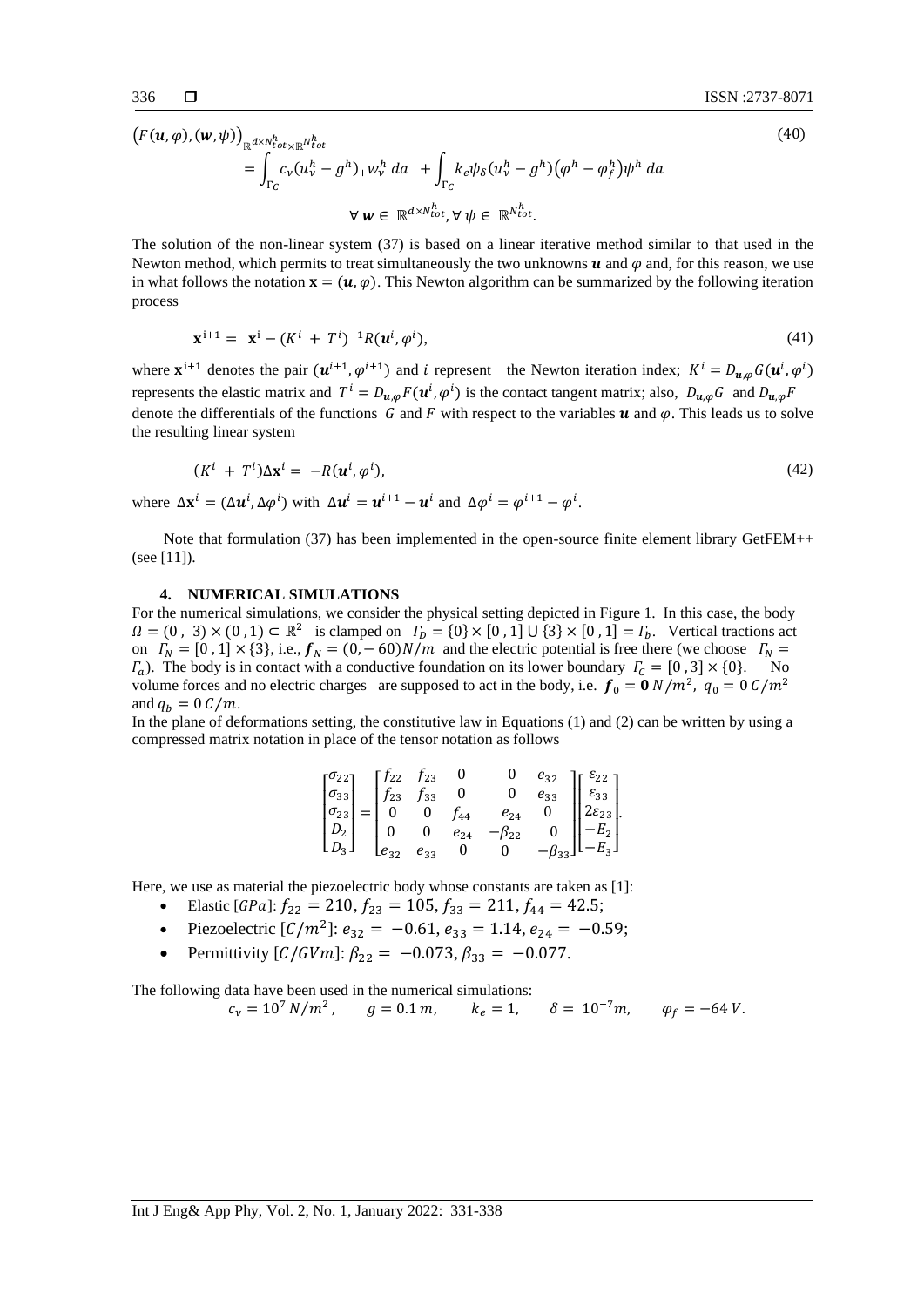

Figure 1. Physical setting

The deformed configuration of the body is represented in Figure 2 (left), which corresponds to the numerical solution of problem  $P_V$ . In order to compare the deformed mesh related to Problem  $P_V$  with that obtained for the numerical solution of Problem  $P_{V_\delta}$ , we plotted in Figure 2 (right) the deformed configuration for the numerical solution of the regularized problem  $P_{V_{\delta}}$ . The numerical solution presented in figure 2 corresponds to a meshsize  $h = 1/16$ : the spatial domain is discretized into 1536 triangular elements with 48 contact elements.



Figure 2. Amplified deformed mesh: the original contact problem (left) and the regularized problem (right)



Figure 3. Electric potential: the original contact problem (left) and the regularized problem (right)

In Figure 3, the electric potential is plotted on the deformed configuration. These simulations describe the inverse piezoelectric effect, i.e. the appearance of strain in the body, due to the action of the electric field. Also, they underline the effects of the electrical conductivity of the foundation on the process. The reverse effect is used in actuators: a piezoelectric actuator can be produced to protect materials already in contact; this in order not to exceed the voltage thresholds specified by the manufacturer. According to the Figures 2 and 3, we observe that the numerical results obtained for the solution of Problem  $P_V$  are very well approximated by the solution of Problem  $P_{V_{\delta}}$ . Next, we lead a parametric study according to the regularized coefficient  $\delta$ . To this end, in Figure 4 we study the convergence on the whole discrete domain  $\Omega^h$  of the displacement and the electric potential solutions obtained for Problem  $P_{V\delta}$  towards that obtained for Problem  $P_V$ . Here, we consider the numerical estimation of the difference  $||u_{\delta}^{h} - u^{h}|| + ||\varphi_{\delta}^{h} - \varphi^{h}||$  between the numerical solutions obtained for Problems  $P_V$  and  $P_V$ <sub> $\delta$ </sub>. The results depicted in Figure 4 illustrate that the solution of the regularized problem